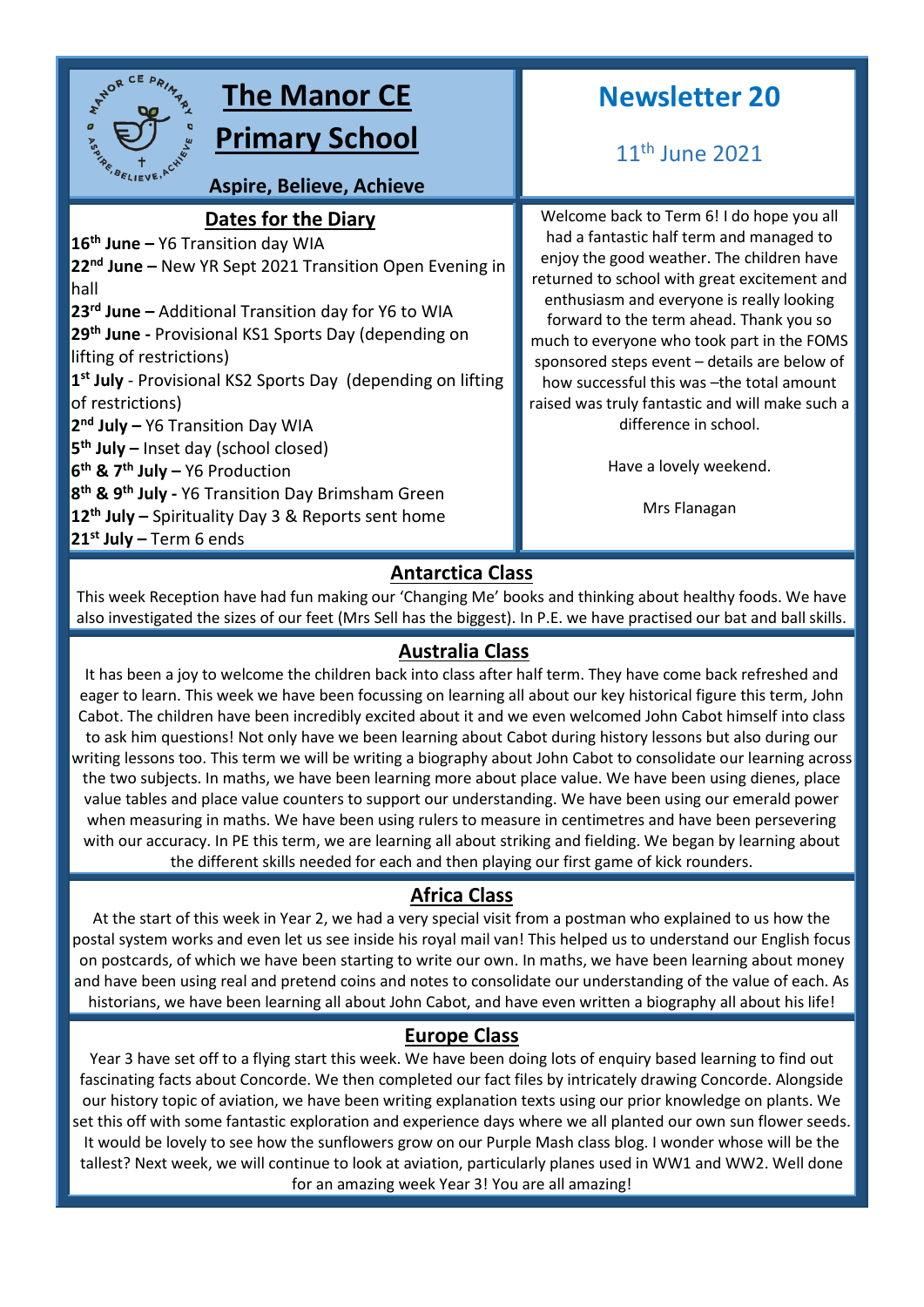#### **Asia Class**

Welcome back to Term 6! What an amazing first week back Year 4 have had. They have dived straight in to our new 'What makes Bristol brilliant?' topic and have been focussing on all things Concorde. From starting their non-fiction English unit to sketching the different parts of Concorde, Year 4 now know the supersonic aircraft inside out! We were even deafened by the sonic boom it causes during take off!

### **North America Class**

What a fantastic start to Term 6! We have begun our new non-fiction English unit on diary writing and used Scott of the Antarctic as a model. In preparation of our own diary, we have performed dramatic scenes, taking inspiration from experiences of the passengers of HMT Empire Windrush. In maths, we have converted improper fractions to mixed numbers and from mixed numbers to improper fractions. We then began exploring percentages and made links between fractions and decimals. For the start of our topic 'What makes Bristol brilliant?', we looked at data focusing on who lives in Bristol. At the start of the week, we thought about body image and what might be perceived as negative and positive characteristics and the role media has on those perceptions. It has been such a busy (and warm) start to our final term in Year 5.

# **South America Class**

We have had a great first week back in Year 6. In English, we have written some fantastic narrative pieces linked to the animation 'Ruin' and have begun to look at our What Makes Bristol Brilliant topic by looking at the diversity of Bristol's inhabitants. All of the children have been given their roles for our production: Alice in Wonderland and our rehearsals have begun this week.

# **COVID Updates**

We have been asked by the local authority to remind families of the following:

- Children do not attend school when unwell– symptoms can be an indicator of a whole range of infections that can spread through contact with others. If symptoms develop into one of the three cardinal Covid-19 symptoms isolate and get tested e.g. a high temperature; a new, continuous cough; a loss or change to your sense of smell or taste. This advice has not changed and we ask parents to remain vigilant.
- Rapid (twice weekly) LFD testing of families / households. Please note current government guidance states LFD testing of children who are not at secondary school should not be carried out under any circumstances.
- Swiftly self-isolate and seek PCR testing for anyone with a positive LFD or any of the 3 Covid-19 symptoms, contact trace and request all close contacts of a LFD positive / suspected case begin to selfisolate pending a PCR result